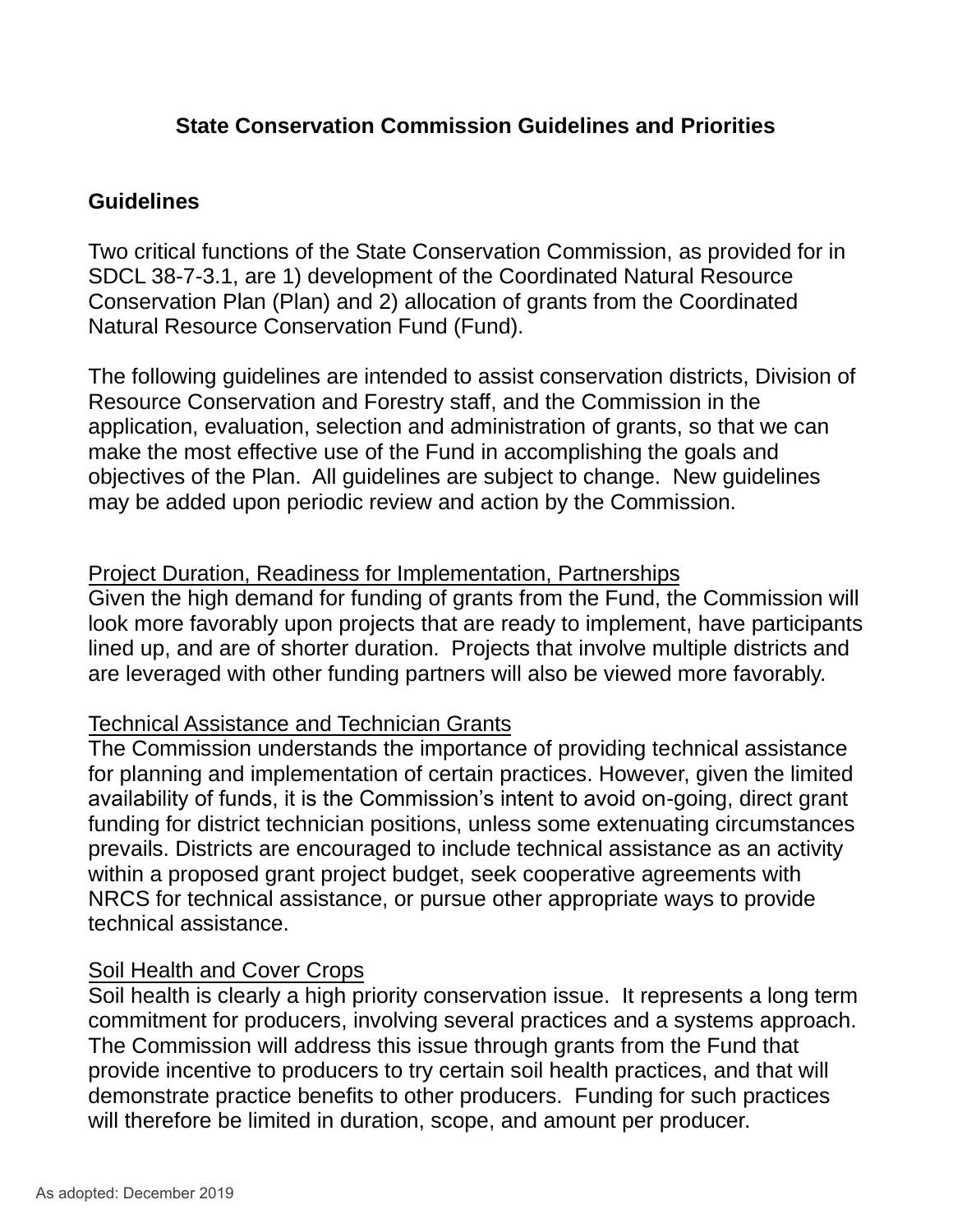## Livestock Health, Protection, Fabricated Windbreaks

According to the Plan, protection of livestock from severe weather events is not, in and of itself, a natural resource conservation need or benefit, nor a stated objective of the Plan. Therefore, project practices such as fabricated windbreaks, designed for the expressed primary benefit of livestock health and protection, will not be funded.

The Commission recognizes that certain conservation practices addressing needs for enhanced riparian habitat, grassland management, soil erosion protection, or water quality, can also address a desired need and benefit for livestock. However, it should be clearly evident in grant applications that the primary need being addressed and benefit to be realized from practices implemented are directly related to a natural resource conservation goal/objective stated in the Plan.

## Shelterbelts/Tree Planting

Grants for funding of shelterbelts and tree plantings have traditionally been provided for projects in rural areas, providing conservation benefits for wildlife, wind erosion protection, and wind protection for livestock. Planting of trees for the primary purpose of "landscaping" in and around stand-alone dwellings in rural areas or housing developments will not be considered for funding.

## Weed Control

Control of noxious weeds falls under the purview and jurisdiction of the State Weed and Pest Commission. Generally speaking, any grant applications addressing weed control needs will be referred to them. The Commission recognizes that certain "invasive species", such as cedar or phragmites, may represent a natural resource conservation issue and fall within the scope of the Plan. Grant requests for such issues will be considered on their merits.

Funding Project Activies "Over and Above" Established District Services The Commission understands the funding needs and limitations of the Conservation Districts. It desires to assist the Districts to the extent possible by making the most effective use of grants from the Fund. Grant funds are most effectively used when they are applied to District activities that are not already funded through a District enterprise or service for which they are being compensated. Administration oversight of grants at the Division staff level will reflect this.